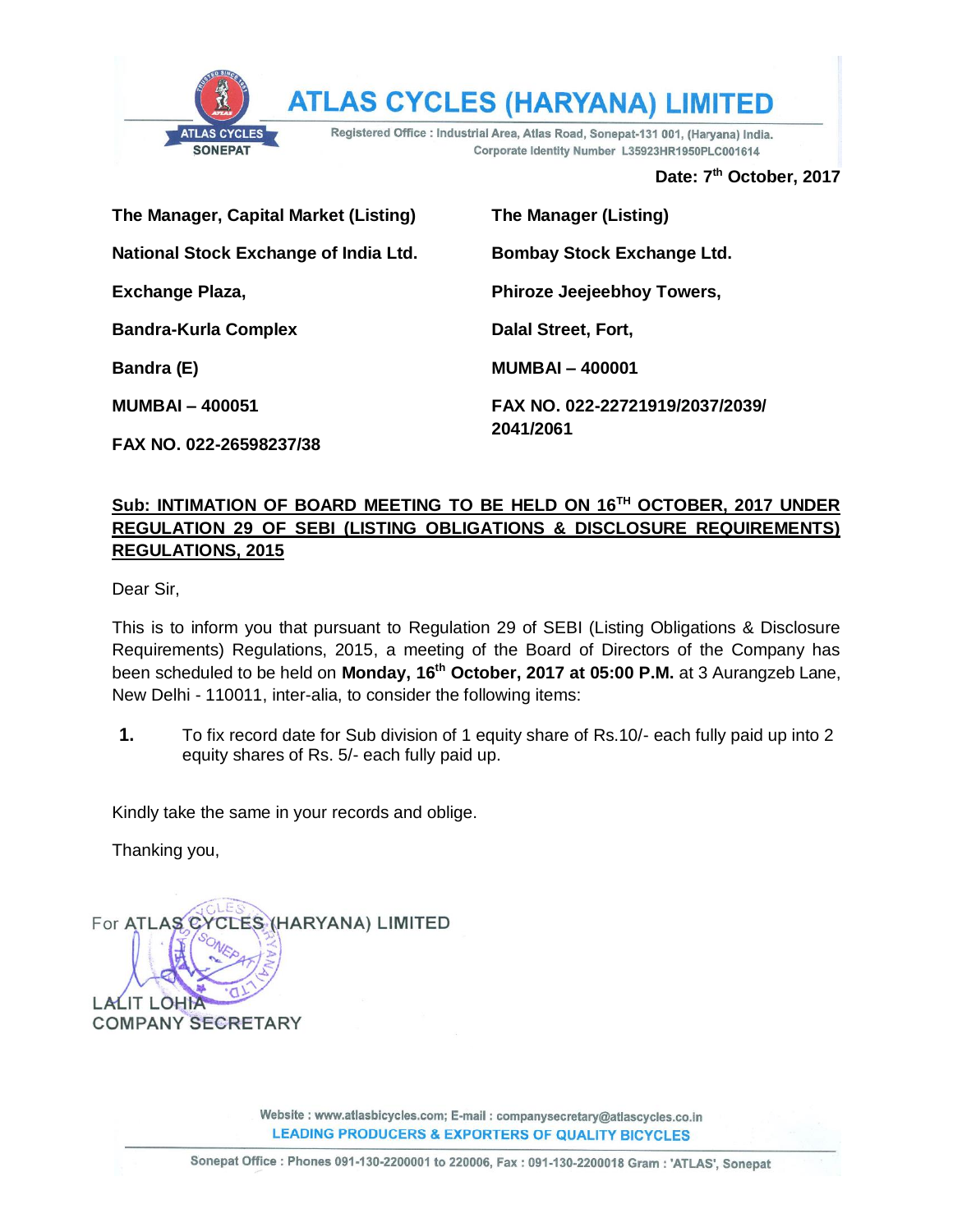



#### **Date of Download** 07-Oct-2017

# **NSE Acknowledgement**

| Symbol:-                    | <b>ATLASCYCLE</b>               |
|-----------------------------|---------------------------------|
| Name of the Company: -      | Atlas Cycles (Haryana) Limited, |
| <b>Submission Type:-</b>    | <b>Board Meeting</b>            |
| <b>Short Description:-</b>  | Bonus/Sub-division              |
| <b>Date of Submission:-</b> | 07-Oct-2017 19:29:08            |
| <b>NEAPS App. No:-</b>      | 2017/Oct/903/921                |

Disclaimer : We hereby acknowledge receipt of your submission through NEAPS. Please note that the content and information provided is pending to be verified by NSEIL.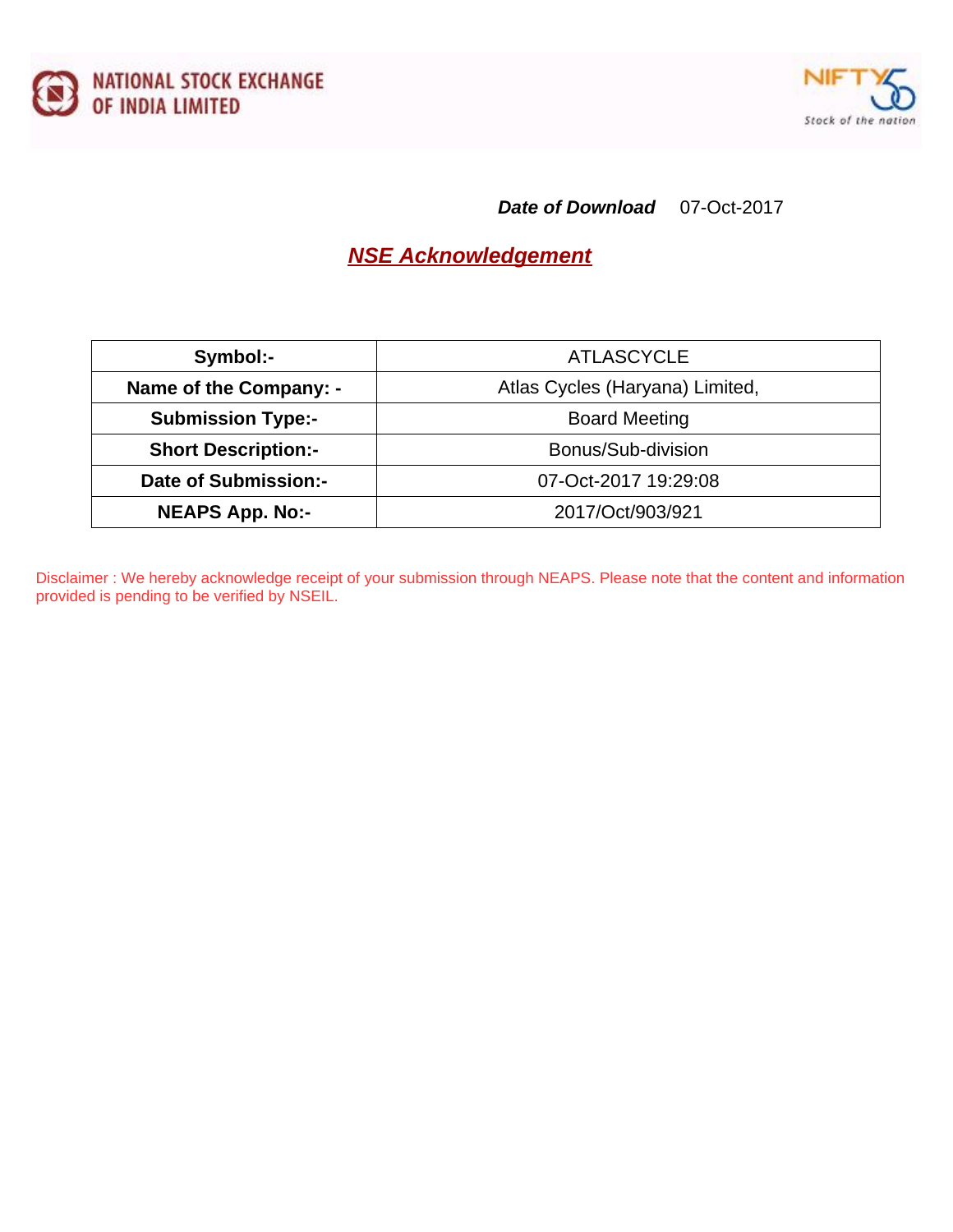| <b>T</b> Rediffmail NG $\times$ Y M Inbox (8,821) - $\cap$ X Y Download file   X   |                |                                                                                                                                                                                                                                                                                                                                                                                                                                                                                                                                                                                                                                           |                         | Corporate Redin X                 |           | 35E 22db0f12-3b7f- x   |    | $\begin{bmatrix} 1 \\ 2 \end{bmatrix}$ BSE - XBRL |                                                 | $\mathbf{x} \times \mathbf{F}$ Procedure for sull $\mathbf{x} \times \mathbf{F}$ | $\mathbb{R}$ : SCORES :: | x | Ł<br>ō   | $\boldsymbol{\mathsf{x}}$ |
|------------------------------------------------------------------------------------|----------------|-------------------------------------------------------------------------------------------------------------------------------------------------------------------------------------------------------------------------------------------------------------------------------------------------------------------------------------------------------------------------------------------------------------------------------------------------------------------------------------------------------------------------------------------------------------------------------------------------------------------------------------------|-------------------------|-----------------------------------|-----------|------------------------|----|---------------------------------------------------|-------------------------------------------------|----------------------------------------------------------------------------------|--------------------------|---|----------|---------------------------|
| C<br>(i) listing.bseindia.com/CorporateRedirect.aspx<br>$\leftarrow$ $\rightarrow$ |                |                                                                                                                                                                                                                                                                                                                                                                                                                                                                                                                                                                                                                                           |                         |                                   |           |                        |    |                                                   |                                                 |                                                                                  |                          |   |          | ☆                         |
|                                                                                    |                | 1/2869 For Sub Division<br>As 31.10.2017                                                                                                                                                                                                                                                                                                                                                                                                                                                                                                                                                                                                  | Action                  | Record_Date                       | Submitted | 21:20:03               |    | Lohia                                             | Compliance<br>Officer                           |                                                                                  | view                     |   |          | A                         |
|                                                                                    |                | 163748 Updates                                                                                                                                                                                                                                                                                                                                                                                                                                                                                                                                                                                                                            | General<br>Announcement | General                           | Submitted | 09/10/2017<br>10:55:42 | ä, | Lalit<br>Lohia                                    | Company<br>Secretary &<br>Compliance<br>Officer |                                                                                  | view                     |   |          |                           |
|                                                                                    |                | 163747 Updates                                                                                                                                                                                                                                                                                                                                                                                                                                                                                                                                                                                                                            | General<br>Announcement | General                           | Submitted | 09/10/2017<br>10:54:57 | ä, | Lalit<br>Lohia                                    | Company<br>Secretary &<br>Compliance<br>Officer |                                                                                  | view                     |   |          |                           |
|                                                                                    | 163657         | This Is To Inform<br>You That Pursuant<br>To Regulation 29<br>Of SEBI (Listing<br>Obligations &<br><b>Disclosure</b><br>Requirements)<br>Regulations, 2015,<br>A Meeting Of The<br><b>Board Of Directors</b><br>Of The Company<br>Has Been<br>Scheduled To Be<br>Held On Monday,<br>16Th October,<br>2017 At 05:00<br>P.M. At 3<br>Aurangzeb Lane,<br>New Delhi -<br>110011, Inter-Alia,<br>To Consider The<br>Following Items: 1<br><b>To Fix Record</b><br>Date For Sub<br>Division Of 1<br>Equity Share Of<br>Rs.10/- Each Fully<br>Paid Up Into 2<br><b>Equity Shares Of</b><br>Rs. 5/- Each Fully<br>Paid Up<br><b>RESULTS OF E-</b> | <b>Board Meeting</b>    | Board_Meeting                     | Submitted | 07/10/2017<br>19:04:35 | ÷, | Lalit<br>Lohia                                    | Company<br>Secretary &<br>Compliance<br>Officer |                                                                                  | view                     |   |          |                           |
|                                                                                    |                | <b>VOTING AND</b>                                                                                                                                                                                                                                                                                                                                                                                                                                                                                                                                                                                                                         |                         |                                   |           |                        |    |                                                   |                                                 |                                                                                  |                          |   |          |                           |
| $\frac{1}{2}$ 4b404d71-63b7-4pdf ^                                                 | J.             | 2017_Oct_903_921pdf ^                                                                                                                                                                                                                                                                                                                                                                                                                                                                                                                                                                                                                     |                         | $\mathbb{Z}$ CTC_SUBDIVISIONpdf ^ |           |                        |    |                                                   | $\mathbb{Z}$ CTC_SUBDIVISIONpdf ^               | 7<br>CTC_SUBDIVISIONpdf ^                                                        |                          |   | Show all | $\times$                  |
| e<br>42                                                                            | $\overline{O}$ | E                                                                                                                                                                                                                                                                                                                                                                                                                                                                                                                                                                                                                                         | $\overline{M}$          | $\lambda$<br>匥                    |           |                        |    |                                                   |                                                 |                                                                                  |                          |   | ▲ 空 粗 () | 3:05 PM<br>10/17/2017     |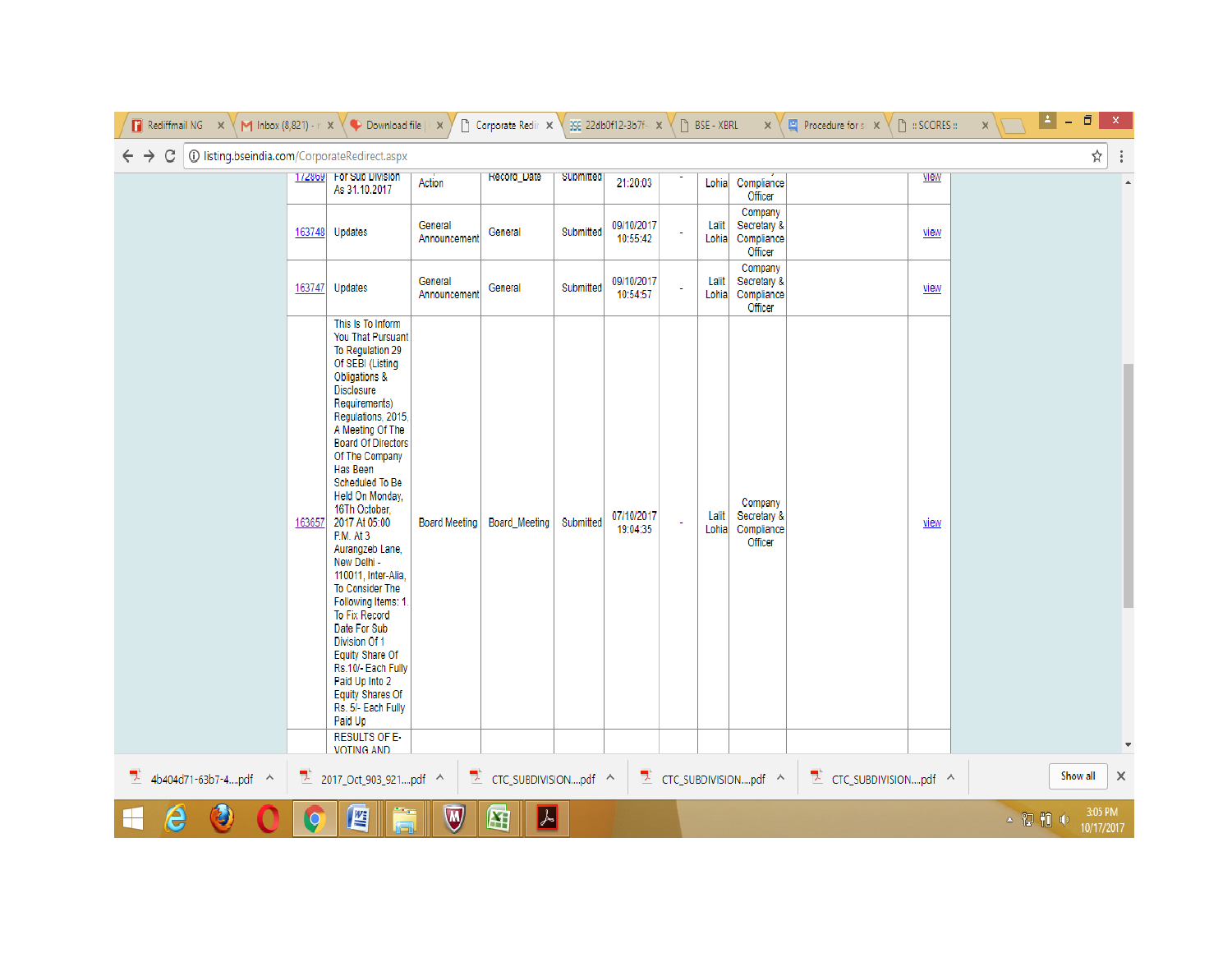**ATLAS CYCLES (HARYANA)** 

Registered Office : Industrial Area, Atlas Road, Sonepat-131 001, (Haryana) India. Corporate Identity Number L35923HR1950PLC001614

The Manager, Capital Market (Listing) National Stock Exchange of India Ltd. Exchange Plaza, Bandra-Kurla Complex Bandra (E) MUMBAI – 400051 FAX NO. 022-26598237/38

**SONEPAT** 

### **Date: 16th October, 2017**

The Manager (Listing) BSE Ltd. Phiroze Jeejeebhoy Towers, Dalal Street, Fort, MUMBAI – 400001 FAX NO. 022-22721919/2037/2039/ 2041/2061

#### **SUB: OUTCOME OF BOARD MEETING HELD ON 16TH OCTOBER 2017**

Dear Sir,

The Board of Directors at their meeting held today (commenced at 5:00 P.M. and concluded at 06:30 P.M.) fixed **Tuesday, 31st October, 2017** as record date for Sub division of 1 equity share of Rs.10/- each fully paid up into 2 equity shares of Rs. 5/ each fully paid up.

Kindly take this information in your record and oblige.

Thanking You

**CLES (HARYANA) LIMITED** For ATLAS<sup>C</sup> **LALIT L COMPANY SECRETARY** 

> Website: www.atlasbicycles.com; E-mail: companysecretary@atlascycles.co.in **LEADING PRODUCERS & EXPORTERS OF QUALITY BICYCLES**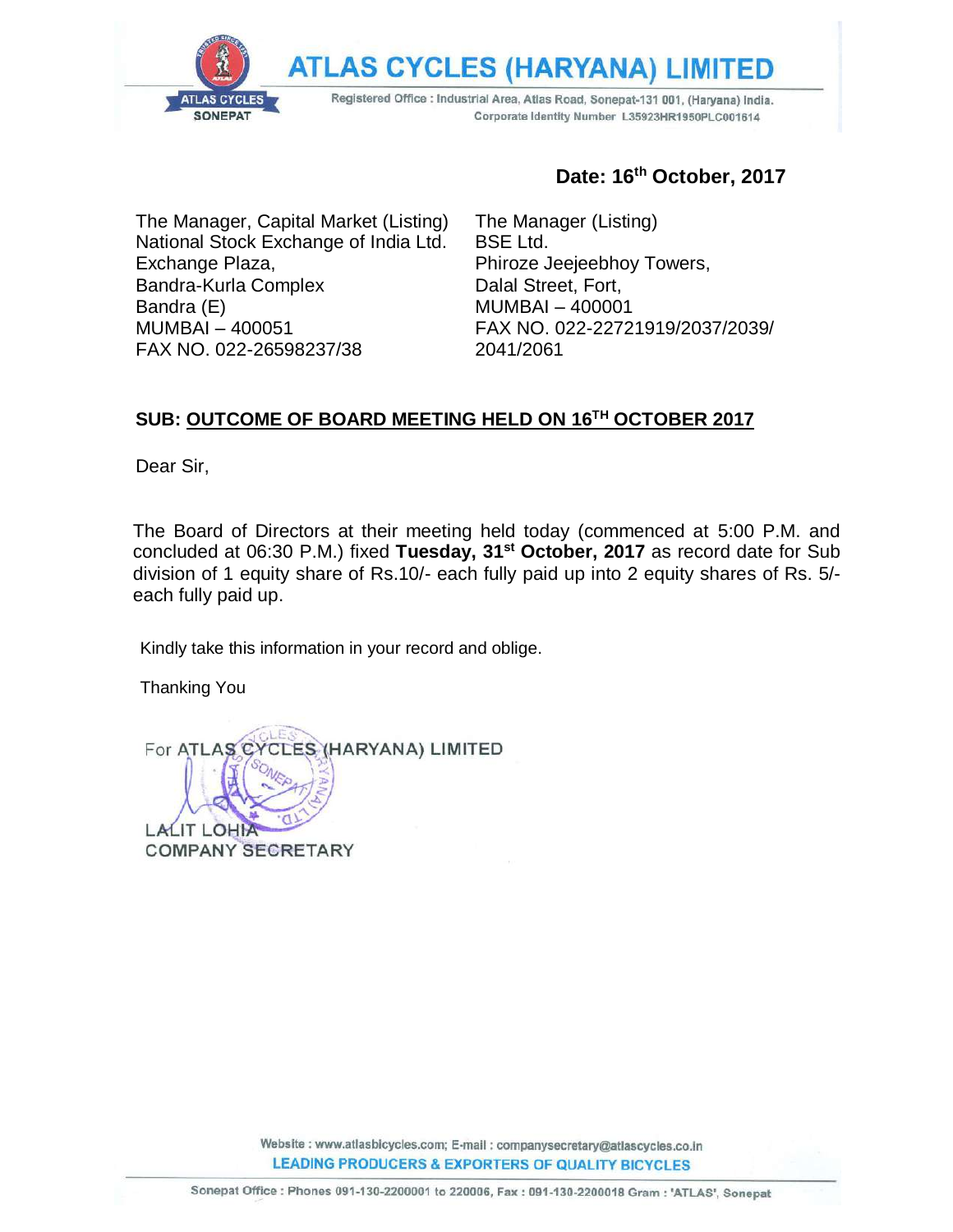

Dear USER - BSE is introducing a new Corporate Announcement Filing System (CAFS) that

OTP is required for submission of filing, kindly select 'Contact For OTP' for filings under **Compliance Module** 

Companies are advised to upload all Book Closure & Record Date related intimations under the category 'Corporate Action' of Corporate Announcement (CAFS) separately

| Corporate Announcements |                                                                                                 |                            |                    |                  |                                |                                  |                |                                                 |                |                               |
|-------------------------|-------------------------------------------------------------------------------------------------|----------------------------|--------------------|------------------|--------------------------------|----------------------------------|----------------|-------------------------------------------------|----------------|-------------------------------|
| Ann Id                  | <b>Subject</b>                                                                                  | Category / Sub<br>Category | <b>Description</b> | <b>Status</b>    | <b>Uploaded</b><br><b>Date</b> | Approve<br>Reject<br><b>Date</b> | <b>Name</b>    | Officer Designation                             | <b>Remarks</b> | <b>BSE</b><br>Website<br>Link |
| 172869                  | <b>Fixes Record Date</b><br><b>For Sub Division</b><br>As 31.10.2017                            | Corporate<br>Action        | Record Date        | Submitted        | 16/10/2017<br>21:20:03         | ٠                                | Lalit<br>Lohia | Company<br>Secretary &<br>Compliance<br>Officer |                | view                          |
| 163748                  | Updates                                                                                         | General<br>Announcement    | General            | Submitted        | 09/10/2017<br>10:55:42         | ٠                                | Lalit<br>Lohia | Company<br>Secretary &<br>Compliance<br>Officer |                | view                          |
| 163747                  | Updates                                                                                         | General<br>Announcement    | General            | <b>Submitted</b> | 09/10/2017<br>10:54:57         | $\blacksquare$                   | Lalit<br>Lohia | Company<br>Secretary &<br>Compliance<br>Officer |                | view                          |
|                         | This Is To Inform<br>You That Pursuant<br>To Regulation 29<br>Of SEBI (Listing<br>Obligations & |                            |                    |                  |                                |                                  |                |                                                 |                |                               |
|                         | m.<br>些<br>د                                                                                    |                            |                    |                  |                                |                                  |                |                                                 |                |                               |

e

╟

 $\mathbf{C}$ 

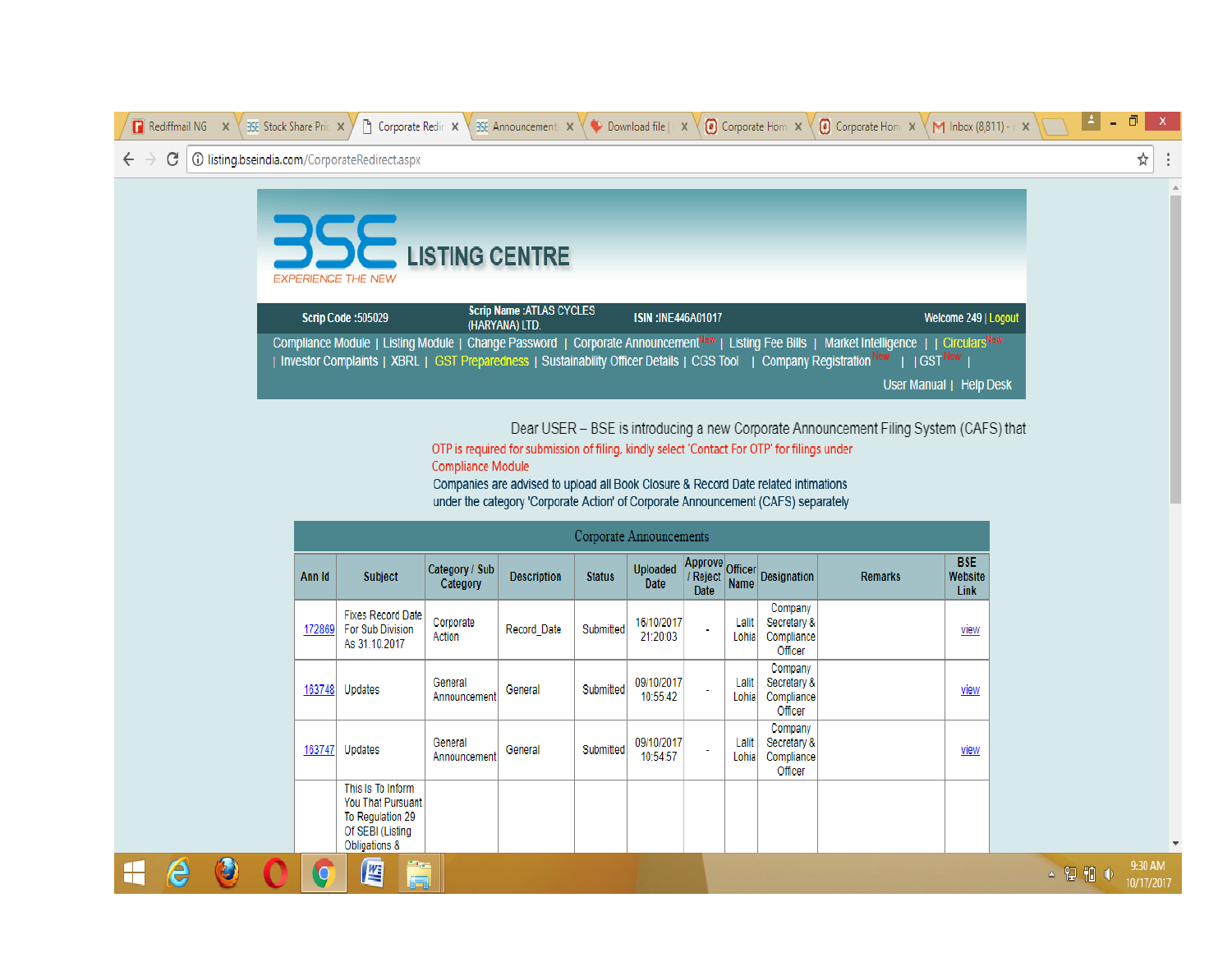



**Date of Download** 16-Oct-2017

### **NSE Acknowledgement**

| Symbol:-                    | <b>ATLASCYCLE</b>              |
|-----------------------------|--------------------------------|
| Name of the Company: -      | Atlas Cycles (Haryana) Limited |
| <b>Submission Type:-</b>    | <b>Board Meetings</b>          |
| <b>Short Description:-</b>  | Outcome of Board Meeting       |
| <b>Date of Submission:-</b> | 16-Oct-2017 07:04:35 PM        |
| <b>NEAPS App. No:-</b>      | 2017/Oct/2035/2079             |

Disclaimer : We hereby acknowledge receipt of your submission through NEAPS. Please note that the content and information provided is pending to be verified by NSEIL.